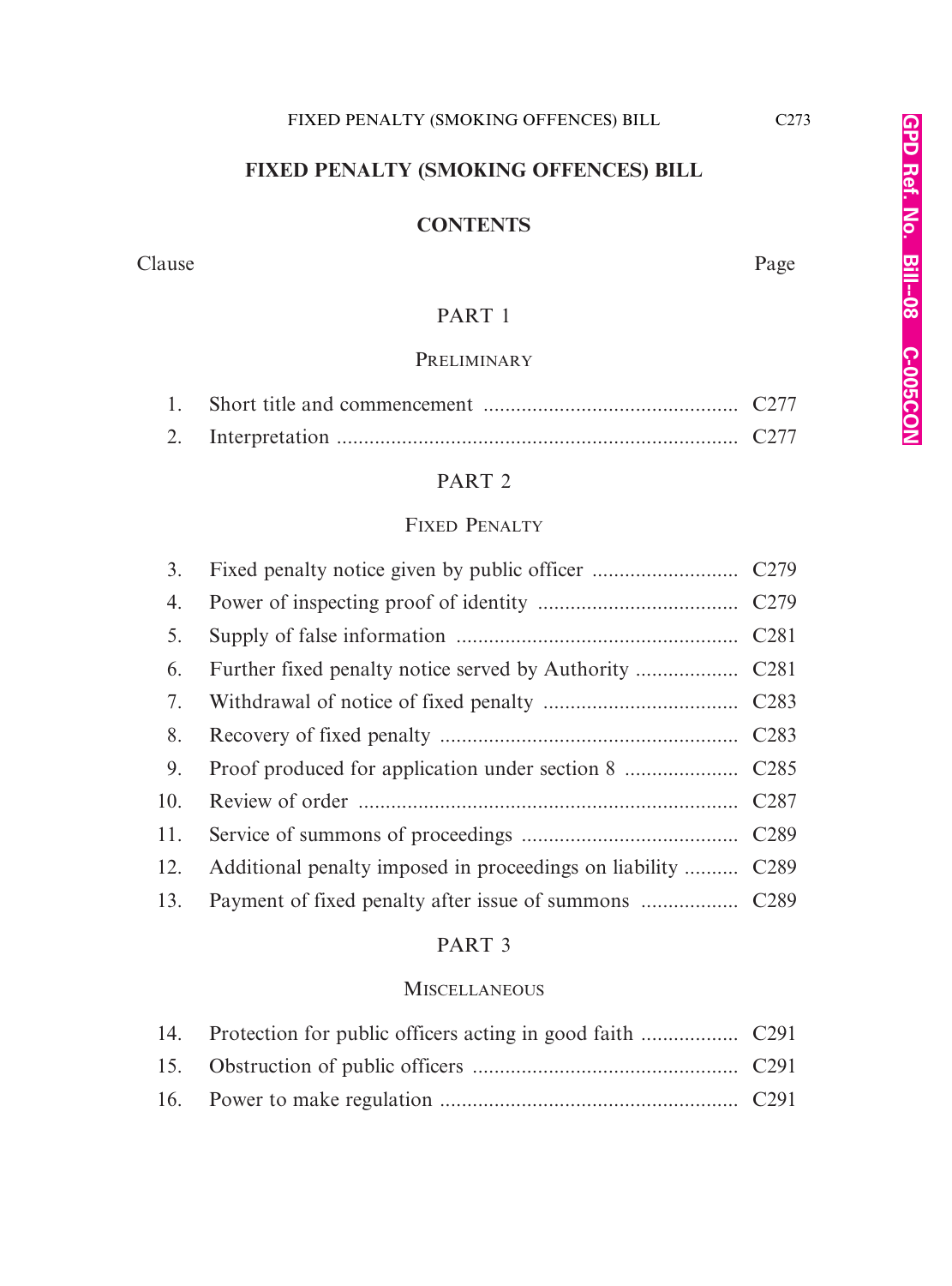| Clause | Page |
|--------|------|
|        |      |
|        |      |
|        |      |
|        |      |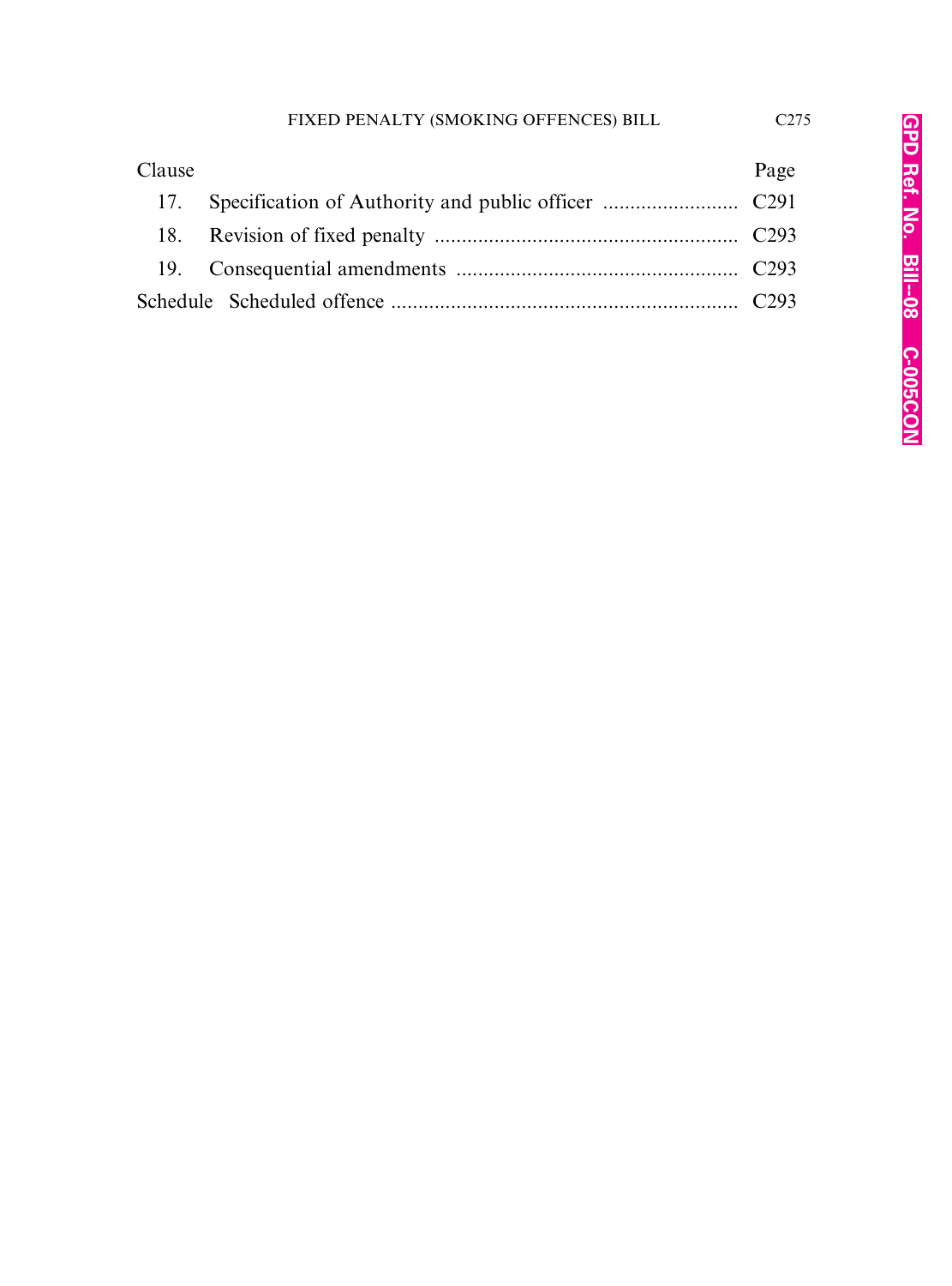# A BILL To

Provide for a fixed penalty to be payable for certain offences in contravention of the Smoking (Public Health) Ordinance; for the recovery of the fixed penalty; and for related matters.

Enacted by the Legislative Council.

## PART 1

#### **PRELIMINARY**

#### **1. Short title and commencement**

(1) This Ordinance may be cited as the Fixed Penalty (Smoking Offences) Ordinance.

(2) This Ordinance shall come into operation on a day to be appointed by the Secretary for Food and Health by notice published in the Gazette.

#### **2. Interpretation**

(1) In this Ordinance, unless the context otherwise requires—

"fixed penalty" (定額罰款), in relation to a scheduled offence, means the fixed penalty set out in column 4 of the Schedule opposite to the offence;

"proceedings" (法律程序) means proceedings before a magistrate in respect of a scheduled offence;

"scheduled offence" (表列罪行) means an offence described in column 3 of the Schedule and prescribed by the provision of the Smoking (Public Health) Ordinance (Cap. 371) specified in column 2 of the Schedule opposite to the description.

(2) A description in column 3 of the Schedule indicates for convenience of reference only the general nature of the offence under the provision specified in column 2 of the Schedule opposite to that description.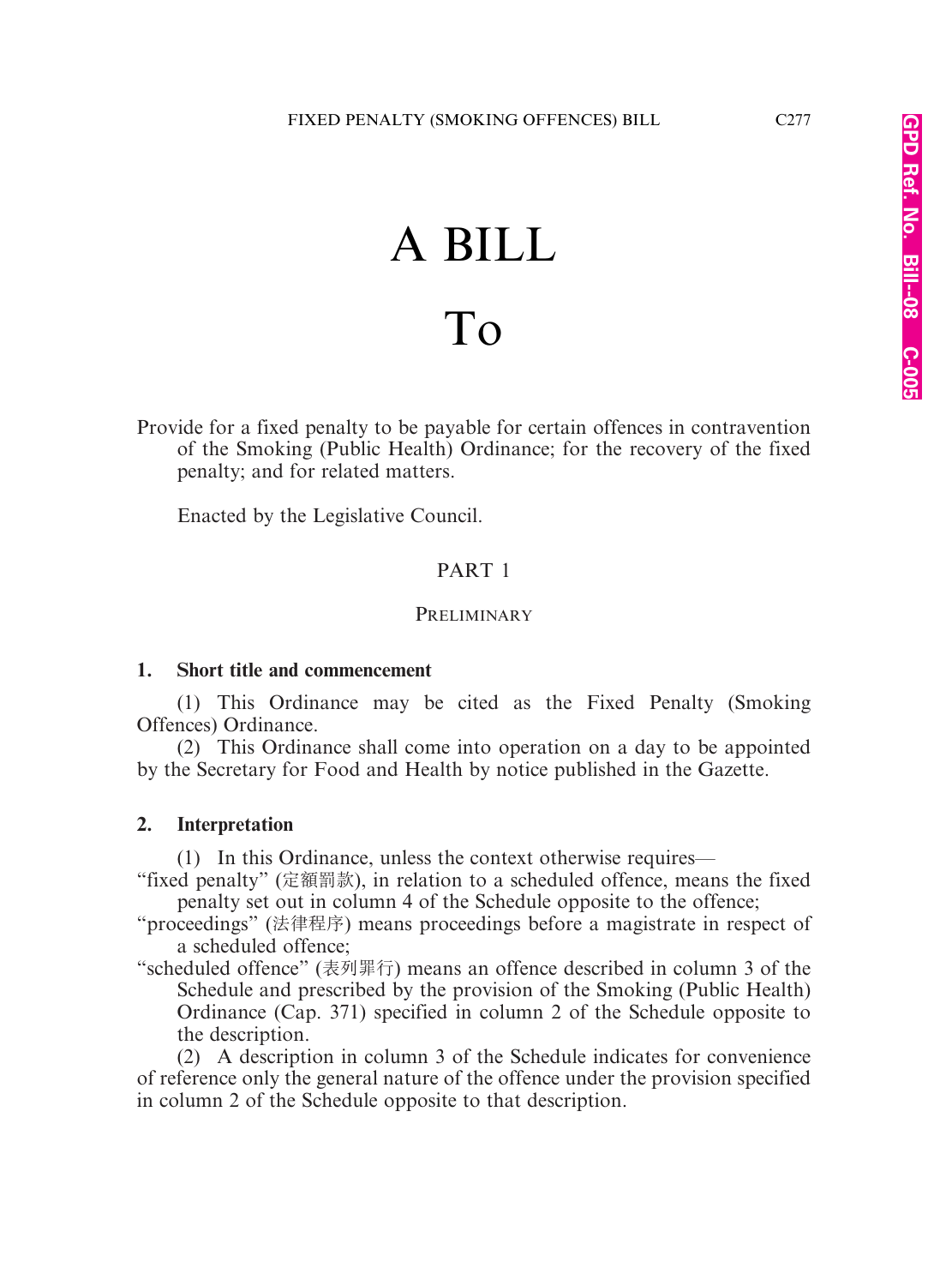(3) In applying a provision of this Ordinance in relation to a scheduled offence—

- (*a*) a reference to "Authority" in that provision shall be construed as a reference to a person specified by the Secretary for Food and Health as the Authority by notice under section 17(1)(*a*); and
- (*b*) a reference to "public officer" in that provision shall be construed as a reference to a public officer or a member of a class of public officers specified by the Secretary for Food and Health by notice under section 17(1)(*b*).

## PART 2

## FIXED PENALTY

## **3. Fixed penalty notice given by public officer**

(1) If a public officer has reason to believe that a person is committing or has committed a scheduled offence, he may give the person a notice in the prescribed form offering him an opportunity to discharge his liability to conviction for the offence by payment of the fixed penalty for the offence within 21 days from the date of the giving of the notice.

(2) A notice under subsection (1) shall be given by the public officer personally to the person.

(3) Subject to section 7, where a person has received a notice under subsection (1) and has paid the full amount of the fixed penalty shown in the notice within the period referred to in that subsection, he shall not be liable to be prosecuted or convicted for the scheduled offence specified in the notice.

## **4. Power of inspecting proof of identity**

(1) If a public officer has reason to believe that a person is committing or has committed a scheduled offence, he may, for the purposes of—

(*a*) serving any document under this Ordinance on the person; or (*b*) issuing a summons in respect of the offence,

require the person to supply his name, address and contact telephone number (if any) and produce proof of identity for inspection.

(2) A person who, without reasonable excuse, fails to comply with a requirement made under subsection (1) commits an offence and is liable on conviction to a fine at level 3.

(3) A public officer may arrest a person who, without reasonable excuse, fails to comply with a requirement made under subsection (1).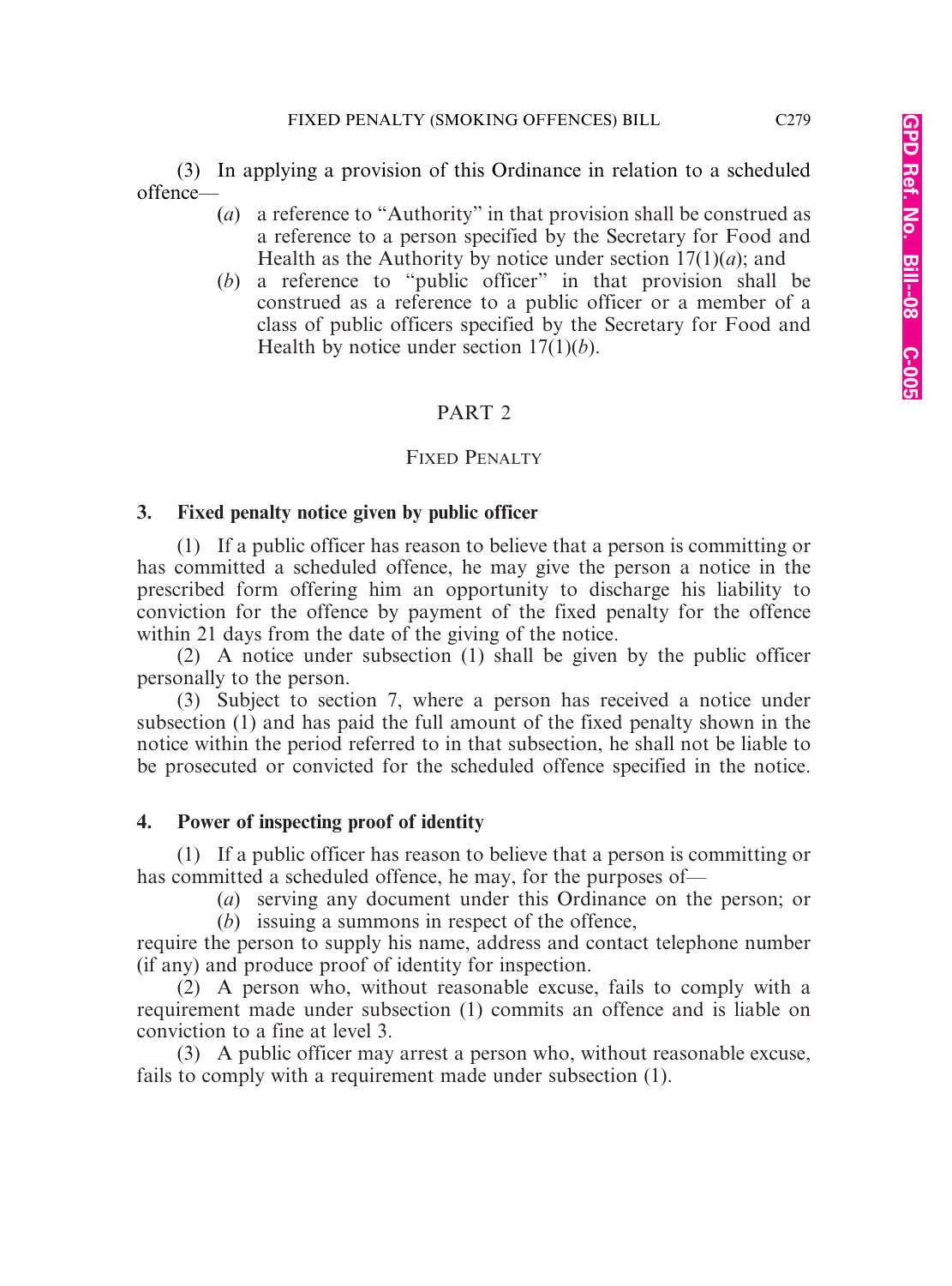(4) Without prejudice to the generality of section 51 of the Police Force Ordinance (Cap. 232), a public officer who arrests any person under subsection (3) shall forthwith take him to the nearest police station or deliver him into the custody of a police officer.

(5) In this section, "proof of identity" (身分證明文件), in relation to the person as referred to in subsection (1), has the same meaning as in section 17B of the Immigration Ordinance (Cap. 115).

### **5. Supply of false information**

A person who, in purported compliance with a requirement made under section 4(1), supplies any particular of his name, address or contact telephone number which he knows to be false or misleading commits an offence and is liable on conviction to a fine at level 3.

## **6. Further fixed penalty notice served by Authority**

- (1) This section applies where a person—
	- (*a*) having been given a notice under section 3(1) has not paid the fixed penalty for the scheduled offence specified in the notice within the period referred to in that section; or
	- (*b*) refuses to accept a notice intended to be given to him under section 3(1) in respect of a scheduled offence.

(2) Where this section applies, the Authority may serve on the person a notice in the prescribed form—

- (*a*) demanding payment of the fixed penalty for the scheduled offence;
- (*b*) informing the person that if he wishes to dispute liability for the offence he should notify the Authority in writing; and
- (*c*) stating that the payment or notification (as the case may be) shall be made within 10 days from the date of the notice so served.
- (3) No notice shall be served under subsection (2)—
	- (*a*) where subsection  $(1)(a)$  applies, after the expiry of 6 months from the date of the notice given under section 3(1); and
	- (*b*) where subsection  $(1)(b)$  applies, after the expiry of 6 months from the date on which the person refuses to accept the notice.

(4) A notice under subsection (2) may be served on the person by sending it by post to his address.

(5) Subject to section 7, where a person has received a notice under subsection (2) and has paid the full amount of the fixed penalty shown in the notice within the period referred to in subsection  $(2)(c)$ , he shall not be liable to be prosecuted or convicted for the scheduled offence specified in the notice.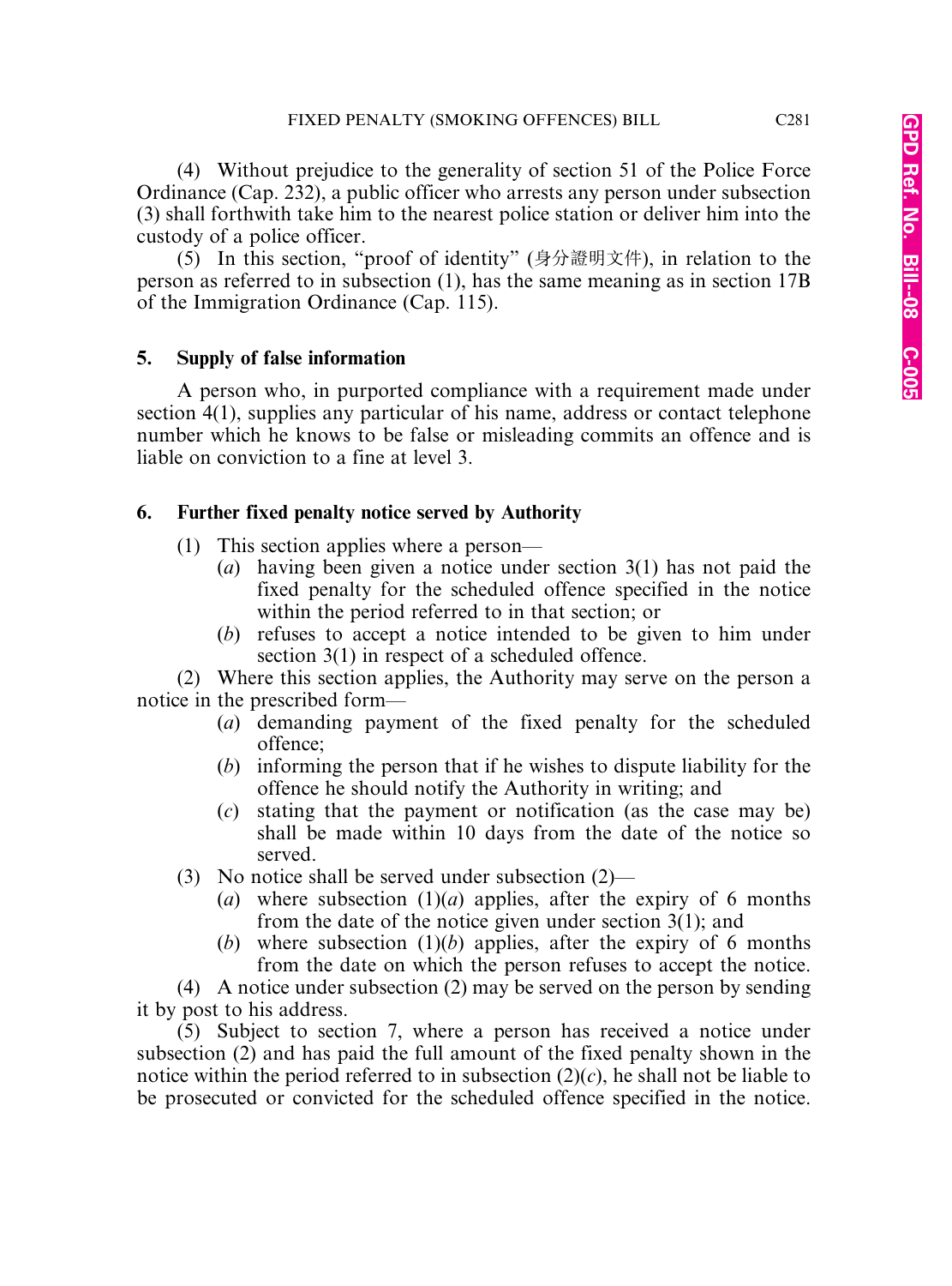## **7. Withdrawal of notice of fixed penalty**

(1) Where a notice under section 3(1) has been given to a person, the Authority may, at any time before the commencement of any proceedings against the person in respect of the scheduled offence specified in the notice—

- (*a*) withdraw that notice; and
- (*b*) serve on that person another notice in writing informing him that the notice under section 3(1) has been withdrawn.

(2) Where a notice under section 6(2) has been served on a person, the Authority may, at any time before the commencement of any proceedings against the person in respect of the scheduled offence specified in the notice or, where an order under section 8(1) has been applied for, before such order is made—

- (*a*) withdraw that notice; and
- (*b*) serve on that person another notice in writing informing him that the notice under section 6(2) has been withdrawn.

(3) Where a notice under section 3(1) or 6(2) is withdrawn under this section and any sum of money has been paid pursuant to the notice, the Director of Accounting Services shall, on demand by the person to or on whom the notice was given or served, repay him the sum so paid.

(4) The withdrawal of a notice under section 3(1) or 6(2) shall not be a bar to any proceedings in respect of the scheduled offence specified in the notice.

## **8. Recovery of fixed penalty**

(1) If a person served with a notice under section 6(2) has not paid the fixed penalty for the scheduled offence specified in the notice or notified the Authority that he wishes to dispute liability for the offence in accordance with the notice, a magistrate shall, upon an application made in the name of the Secretary for Justice, order him to pay within 14 days from the date of service of notice of the order—

- (*a*) the fixed penalty;
- (*b*) an additional penalty equal to the amount of the fixed penalty; and
- (*c*) the sum of \$300 by way of costs.

(2) An application under subsection (1) may be made in the absence of the person on whom the notice under section 6(2) has been served and the Secretary for Justice may appoint any person or class of persons to make the application.

(3) Where an order is made under subsection (1) against a person, the magistrate shall cause notice of the order to be served on the person.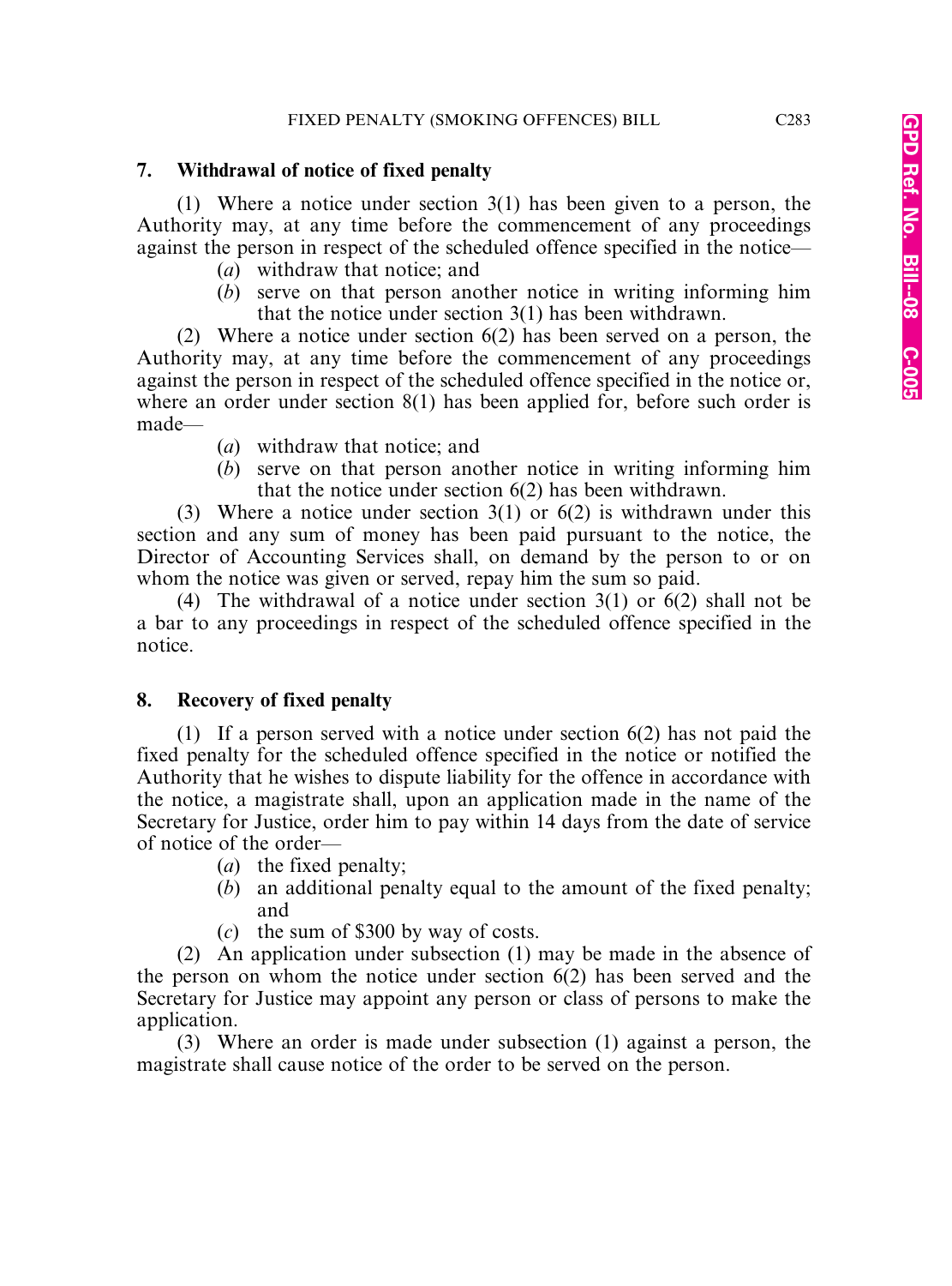(4) The notice under subsection (3) may be served on the person by sending it by post to his address.

(5) Where a person against whom an order under subsection (1) has been made fails to comply with the order, he shall, for the purposes of section 68 of the Magistrates Ordinance (Cap. 227), be deemed to have failed to pay the sum adjudged to be paid by a conviction and shall be liable to be imprisoned under that section.

(6) Where a person against whom an order under subsection (1) has been made has complied with the order, he shall not be liable to be prosecuted or convicted for the scheduled offence to which the order relates.

### **9. Proof produced for application under section 8**

(1) Notwithstanding any provisions of the Magistrates Ordinance (Cap. 227), in an application under section 8(1), an order under that section shall be made upon the production by the applicant to the magistrate of—

- (*a*) a copy of the notice served under section 6(2) together with a certificate of posting of that notice under section 29 of the Evidence Ordinance (Cap. 8); and
- (*b*) a certificate referred to in subsection (2).

(2) In an application under section 8(1), a certificate in the prescribed form stating the matters specified in subsection (3) and purporting to be signed by or for the Authority shall be admitted in evidence without further proof upon its production to the magistrate.

- (3) The certificate referred to in subsection (2) shall state that—
	- (*a*) payment of the fixed penalty for the scheduled offence specified in a notice under section 6(2) was not made before the date of the certificate;
	- (*b*) the person specified in the certificate had not, before the date of the certificate, notified the Authority that he wished to dispute liability for the scheduled offence; and
	- (*c*) the address specified in the certificate was at the time so specified the address of the person.
- (4) Unless there is evidence to the contrary—
	- (*a*) it shall be presumed that the certificate referred to in subsection (2) is signed by or for the Authority; and
	- (*b*) the certificate shall be evidence of the facts stated in it.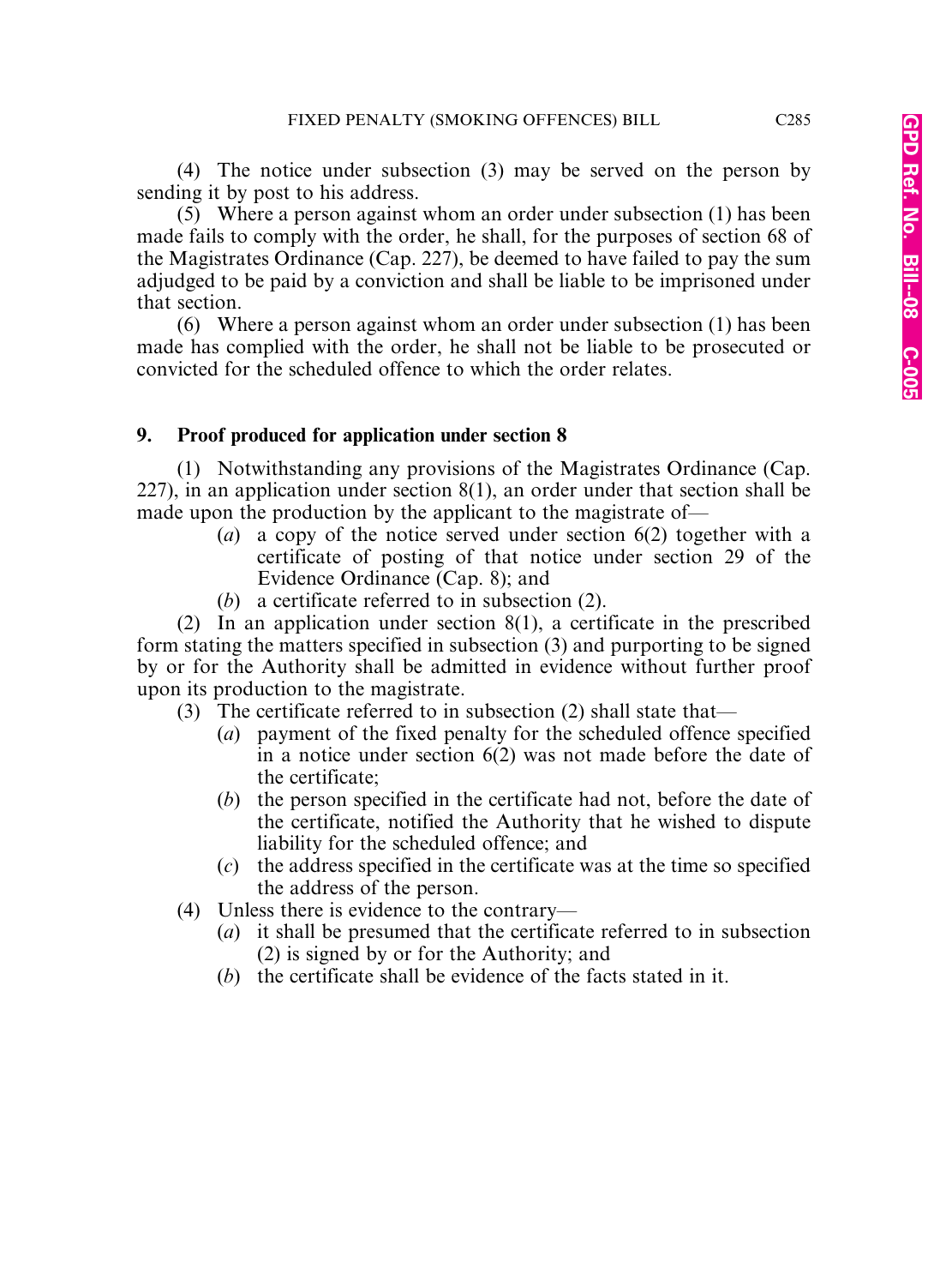#### **10. Review of order**

(1) Where a magistrate is satisfied that a notice served under section 6(2) has not come to the personal notice of the person to whom it relates without any neglect by that person, the magistrate may, upon an application by that person, rescind the order made under section 8(1) in respect of the notice.

(2) A person who makes an application under subsection (1) shall give reasonable notice of the application to the Authority who applied for the order.

(3) Upon rescinding the order under subsection (1), the magistrate may—

- (*a*) if the person wishes to dispute liability for the scheduled offence to which the order relates, give leave to that effect; or
- (*b*) if the person does not wish to dispute liability for the scheduled offence—
	- (i) order him to pay the fixed penalty concerned within a period of 10 days; and
	- (ii) order that, if he fails to pay the fixed penalty within that period, he shall pay immediately the fixed penalty, an additional penalty equal to the amount of the fixed penalty and the sum of \$300 by way of costs.

(4) An application under subsection (1) may be made in person or by counsel or solicitor on behalf of the applicant, and the magistrate, for the purpose of securing the attendance of witnesses and generally for conducting the proceedings, shall have all the powers of a magistrate hearing a complaint under the Magistrates Ordinance (Cap. 227).

(5) An application under subsection (1) shall be made within 14 days from the date that the magistrate is satisfied to be the earliest date on which the order made under section 8(1) came to the personal notice of the person to whom that order relates.

(6) Where a magistrate gives leave under subsection  $(3)(a)$ , proceedings may be taken, notwithstanding section 26 of the Magistrates Ordinance (Cap. 227), within 6 months from the date on which the magistrate gives the leave.

(7) A magistrate may for good cause, upon an application by the Authority at any time, rescind any order for the payment of a fixed penalty and any other order made in the same proceedings.

(8) Where a person against whom an order under subsection (3)(*b*) has been made fails to comply with the order under subsection (3)(*b*)(ii), he shall, for the purposes of section 68 of the Magistrates Ordinance (Cap. 227), be deemed to have failed to pay the sum adjudged to be paid by a conviction and shall be liable to be imprisoned under that section.

(9) Where a person against whom an order under subsection (3)(*b*) has been made has complied with the order, he shall not be liable to be prosecuted or convicted for the scheduled offence to which the order relates.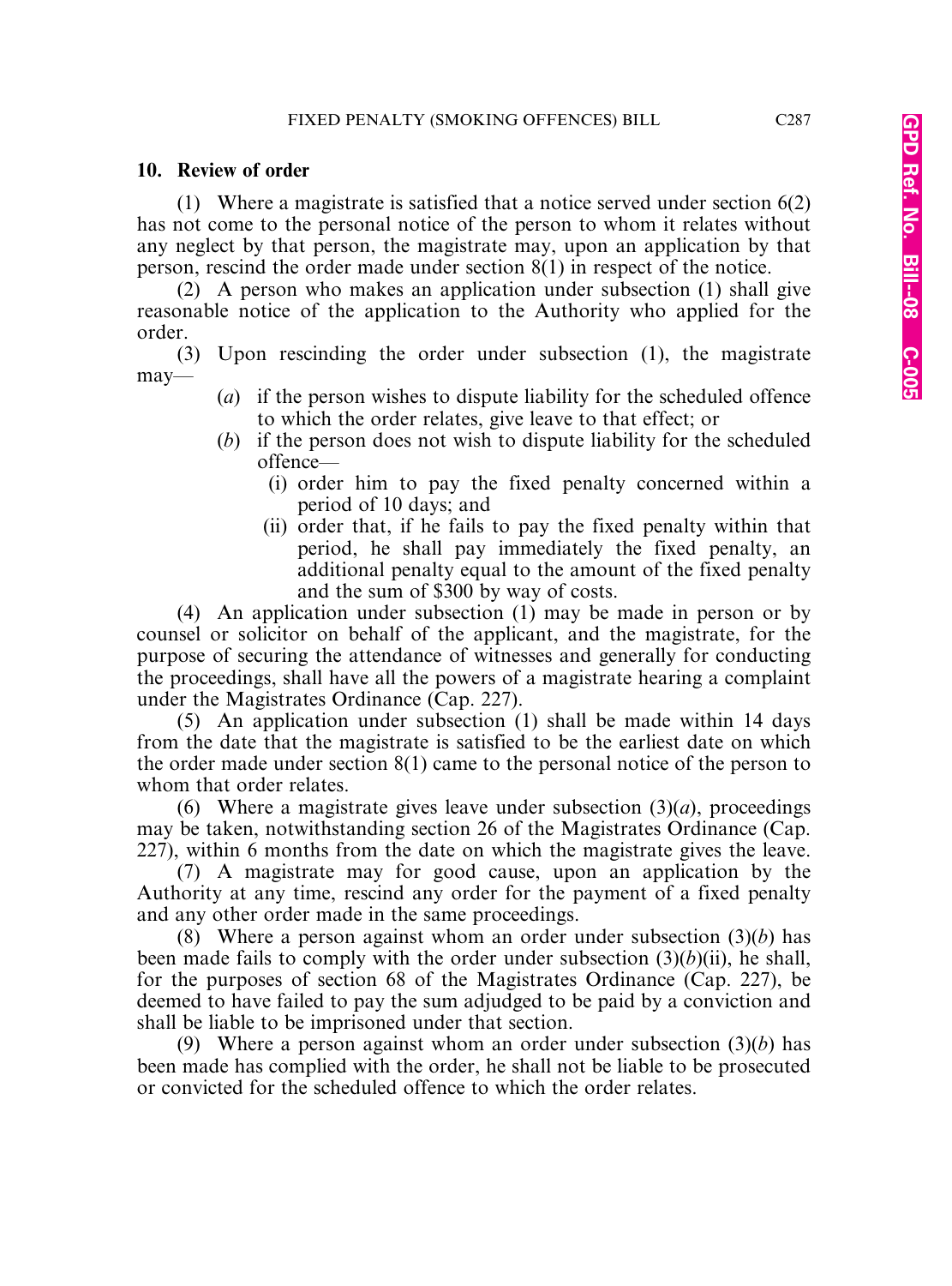#### **11. Service of summons of proceedings**

Where a person—

- (*a*) has notified the Authority, in accordance with a notice under section 6(2), that he wishes to dispute liability for a scheduled offence; or
- (*b*) has been given leave to dispute liability for the offence under section  $10(3)(a)$ ,

then a summons issued in any proceedings against him in respect of the offence may be served on him in accordance with section 8 of the Magistrates Ordinance (Cap. 227).

### **12. Additional penalty imposed in proceedings on liability**

- (1) This section applies where a person—
	- (*a*) has notified the Authority, in accordance with a notice under section 6(2), that he wishes to dispute liability for a scheduled offence; or
	- (*b*) has been given leave to dispute liability for the offence under section  $10(3)(a)$ ,

and in consequence of the notification or leave, appears in any proceedings in answer to a summons.

(2) Where this section applies, if the person is convicted of the scheduled offence after having offered no defence or a defence which is frivolous or vexatious, the magistrate before whom the proceedings are heard shall, in addition to any other penalty and costs, impose an additional penalty equal to the amount of the fixed penalty for the offence.

#### **13. Payment of fixed penalty after issue of summons**

(1) Notwithstanding that proceedings have been taken against a person who has notified the Authority in accordance with a notice under section 6(2) that he wishes to dispute liability for a scheduled offence, if the person pays the full amount of the fixed penalty for the offence together with an additional penalty equal to the amount of the fixed penalty and the sum of \$500 by way of costs in accordance with subsection (2), the proceedings shall then terminate.

(2) Payment under subsection (1) shall be made at any magistracy not less than 2 days before the day specified in the summons for the person's appearance, and the summons shall be produced at the time of payment.

(3) No public holiday shall be included in the computation of the 2 days' period mentioned in subsection (2).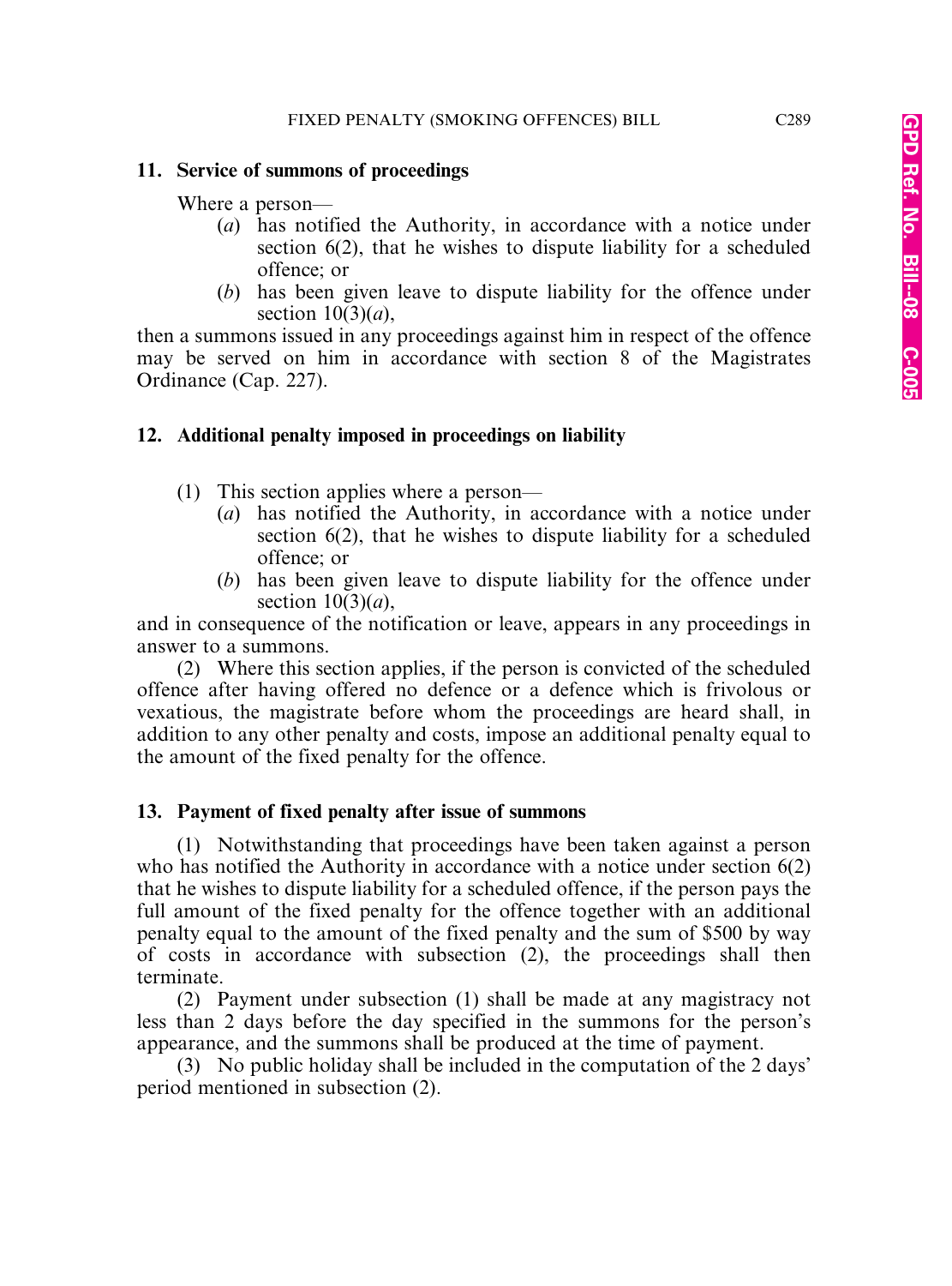#### PART 3

#### **MISCELLANEOUS**

#### **14. Protection for public officers acting in good faith**

(1) A public officer shall not be personally liable in respect of any act done by him while exercising any of his powers under this Ordinance and within the scope of his employment, if he did that act in the honest belief that he was entitled to do it.

(2) Nothing in this section shall be construed as relieving the Government from liability in respect of the acts of public officers.

(3) In this section, "public officer" (公職人員) includes a person specified as the Authority under section 17(1)(*a*).

#### **15. Obstruction of public officers**

A person who resists or wilfully obstructs a public officer exercising his powers under this Ordinance commits an offence and is liable on conviction to a fine at level 4 and to imprisonment for 6 months.

#### **16. Power to make regulation**

The Secretary for Food and Health may by regulation—

- (*a*) prescribe any notice or certificate which under this Ordinance is to be or may be prescribed;
- (*b*) specify the persons to whom and the places at which a fixed penalty, an additional penalty or any other sums payable under this Ordinance may be paid;
- (*c*) specify the manner of payment of a fixed penalty, an additional penalty or any other sums payable under this Ordinance; and
- (*d*) provide for the better carrying out of the provisions of this Ordinance.

#### **17. Specification of Authority and public officer**

(1) The Secretary for Food and Health may, for the purposes of this Ordinance and in relation to a scheduled offence, by notice specify—

- (*a*) the Authority; and
- (*b*) a public officer or a class of public officers.
- (2) A notice under subsection (1) shall be published in the Gazette.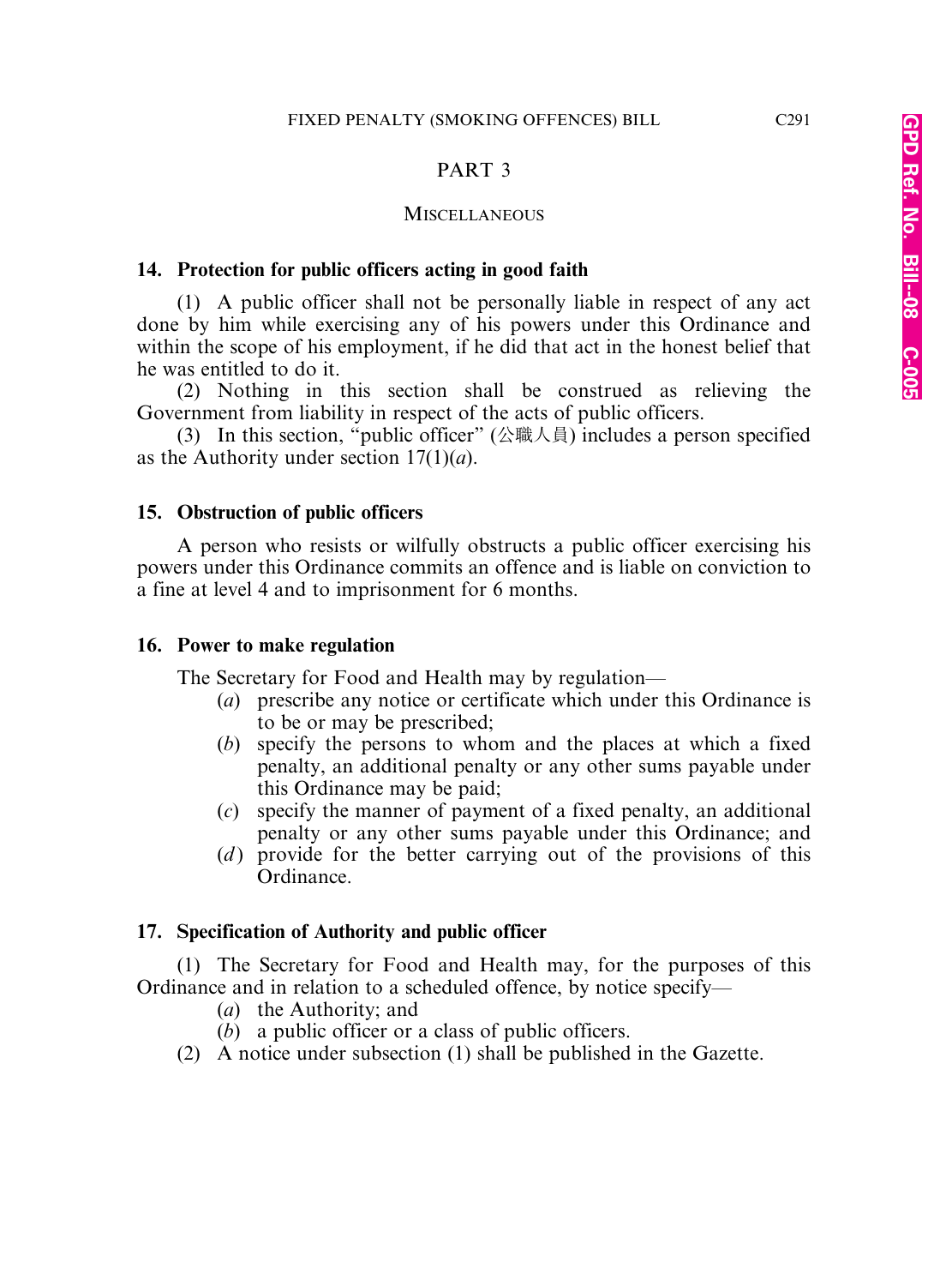#### **18. Revision of fixed penalty**

The Legislative Council may by resolution vary the fixed penalty in relation to a scheduled offence.

#### **19. Consequential amendments**

(1) Section 113C(1)(*c*) of the Criminal Procedure Ordinance (Cap. 221) is amended by repealing "or the Fixed Penalty (Public Cleanliness Offences) Ordinance (Cap. 570)" and substituting ", the Fixed Penalty (Public Cleanliness Offences) Ordinance (Cap. 570) or the Fixed Penalty (Smoking Offences) Ordinance ( of 2008)".

(2) Section 2(1B) and (3) of the Rehabilitation of Offenders Ordinance (Cap. 297) is amended by repealing "or the Fixed Penalty (Public Cleanliness Offences) Ordinance (Cap. 570)" and substituting ", the Fixed Penalty (Public Cleanliness Offences) Ordinance (Cap. 570) or the Fixed Penalty (Smoking Offences) Ordinance ( of 2008)".

#### SCHEDULE [s. 2]

#### SCHEDULED OFFENCE

|      | Provision of<br>the Smoking<br>(Public Health) |                                                    |                      |
|------|------------------------------------------------|----------------------------------------------------|----------------------|
| Item | Ordinance                                      | Description                                        | <b>Fixed Penalty</b> |
|      | Section $3(2)$                                 | Smoking in areas designated<br>as no smoking areas | \$1,500              |
|      | Section $4(1)$                                 | Smoking in public transport<br>carriers            | \$1,500              |

#### **Explanatory Memorandum**

The object of this Bill is to enable a person who has committed a certain smoking-related offence to discharge his liability to conviction by the payment of a fixed penalty.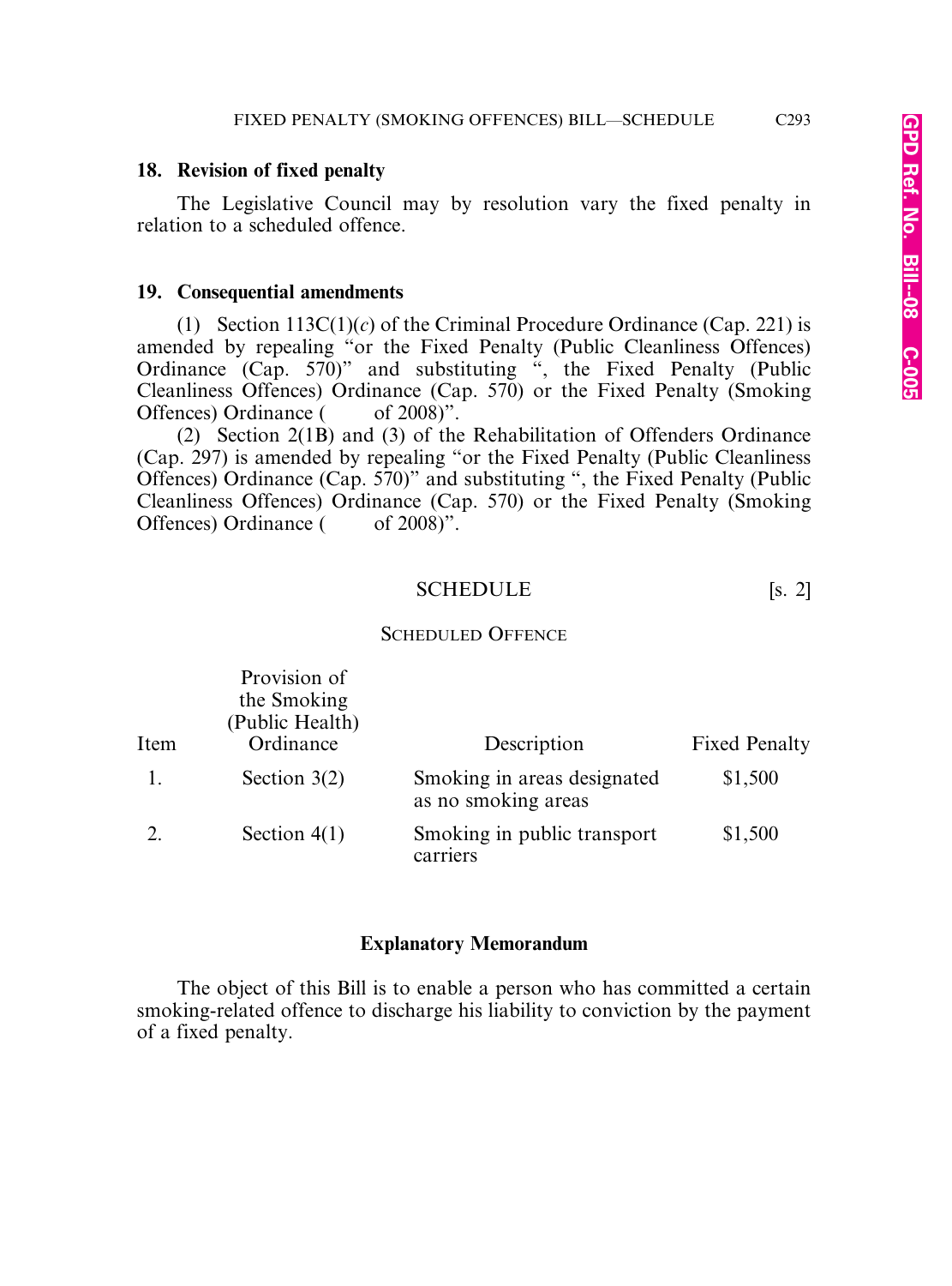2. Clause 3 provides that a public officer who has reason to believe that a person is committing or has committed a scheduled offence may give the person an opportunity to discharge his liability to conviction by the payment of a fixed penalty. This is done by giving the person a notice requiring the payment of the fixed penalty within 21 days. The scheduled offences for which fixed penalties are so payable are set out in the Schedule.

3. Clause 4 provides if a public officer has reason to believe that a person is committing or has committed a scheduled offence, he is empowered to require the person to supply his name, address and telephone number and produce proof of identity for the purposes of—

- (*a*) serving any document under this Bill on the person; or
- (*b*) issuing a summons in respect of the offence.

4. Clause 5 creates an offence. It is an offence for a person, in purported compliance with a requirement made under clause 4, to supply any particular of his name, address or contact telephone number which he knows to be false or misleading.

5. Clause 6 provides that where a person fails to pay a fixed penalty within 21 days from the date of the giving of a notice under clause 3(1), or where a person refuses to accept a notice intended to be given to him under clause 3(1), the Authority, which is to be specified by notice published in the Gazette, may issue a further notice. This further notice serves to demand payment of the fixed penalty and to require the person to notify the Authority if he wishes to dispute liability.

6. Clause 7 provides that a notice given under clause 3(1) or served under clause 6(2) may be withdrawn. This clause also provides for the repayment of a penalty already paid under the notice before it has been withdrawn.

7. Clause 8 provides that where the notice served under clause 6(2) is not acted upon, the magistrate may, upon the application made in the name of the Secretary for Justice, order payment of the fixed penalty, an additional penalty equal to the fixed penalty and a fixed cost of \$300.

8. Clause 9 provides for the proof required to be produced for an application under clause 8.

9. Clause 10 provides for the review of an order made under clause 8. Under this clause, the magistrate may rescind the order if he is satisfied that the notice under clause 6(2) to which the order relates has not come to the personal notice of the person concerned ("Alleged Offender") without any neglect by the Alleged Offender. Upon rescinding the order, the magistrate may give leave for the Alleged Offender to dispute liability or, if the Alleged Offender does not wish to dispute liability, order that he shall pay the fixed penalty concerned